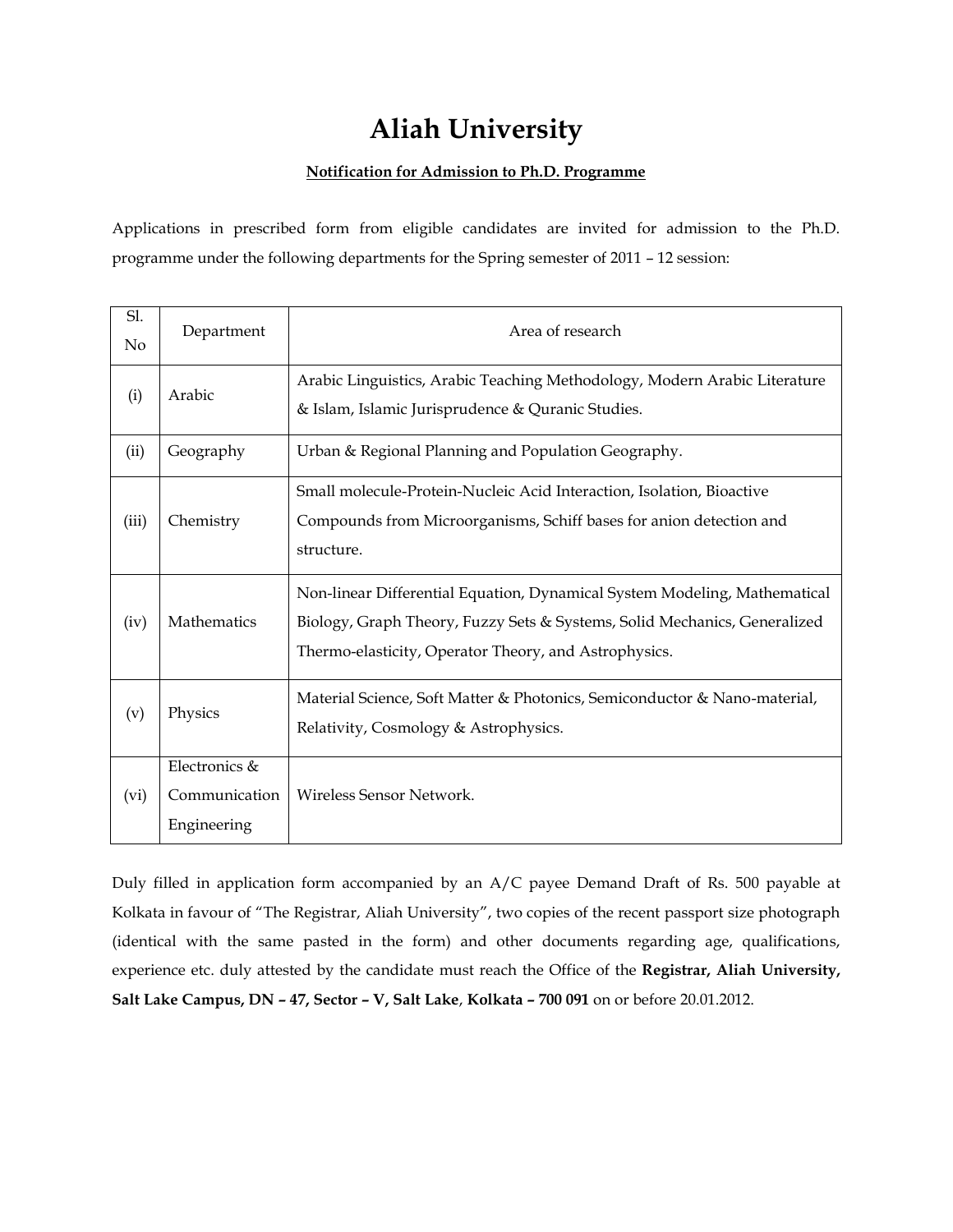#### **Eligibility:**

For Sl. Nos. (i) – (v): A Master's degree in the concerned or allied subject from a UGC recognized University/ Institute or such other degree as may be considered adequate for this purpose by this University, with at least a CGPA of 6.0 in 10-point scale or 55% marks. For Sl. No. (vi): A Bachelor's Degree in Engineering/ Technology in the concerned or allied subject from a UGC recognized University/ Institute or such other degree as may be considered adequate for this purpose by this University, with at least a CGPA of 8.0 on a 10-point scale or 75% marks.

Candidates have to appear at an Admission Test followed by an interview to be conducted by the respective department of the university. The Admission Test is waived for the candidates who have qualified in NET, GATE, SET, SLET, UGC (JRF), CSIR (JRF), or Teacher Fellowship, or in equivalent Examinations or those having an M.Tech., M.E., M.Phil. degree, with CGPA above 6.5 in a 10-point scale. However, they shall be required to appear in the interview.

#### **Important Dates:**

**Last date of submission of application form: 20.01.2012 (Friday) Date of Admission Test and Interview: 11.02.2012 (Saturday) Date of publication of the list of selected candidates: 16.02.2012 (Thursday) Date of Admission to Ph.D. programme: 20.02.2012 (Monday).**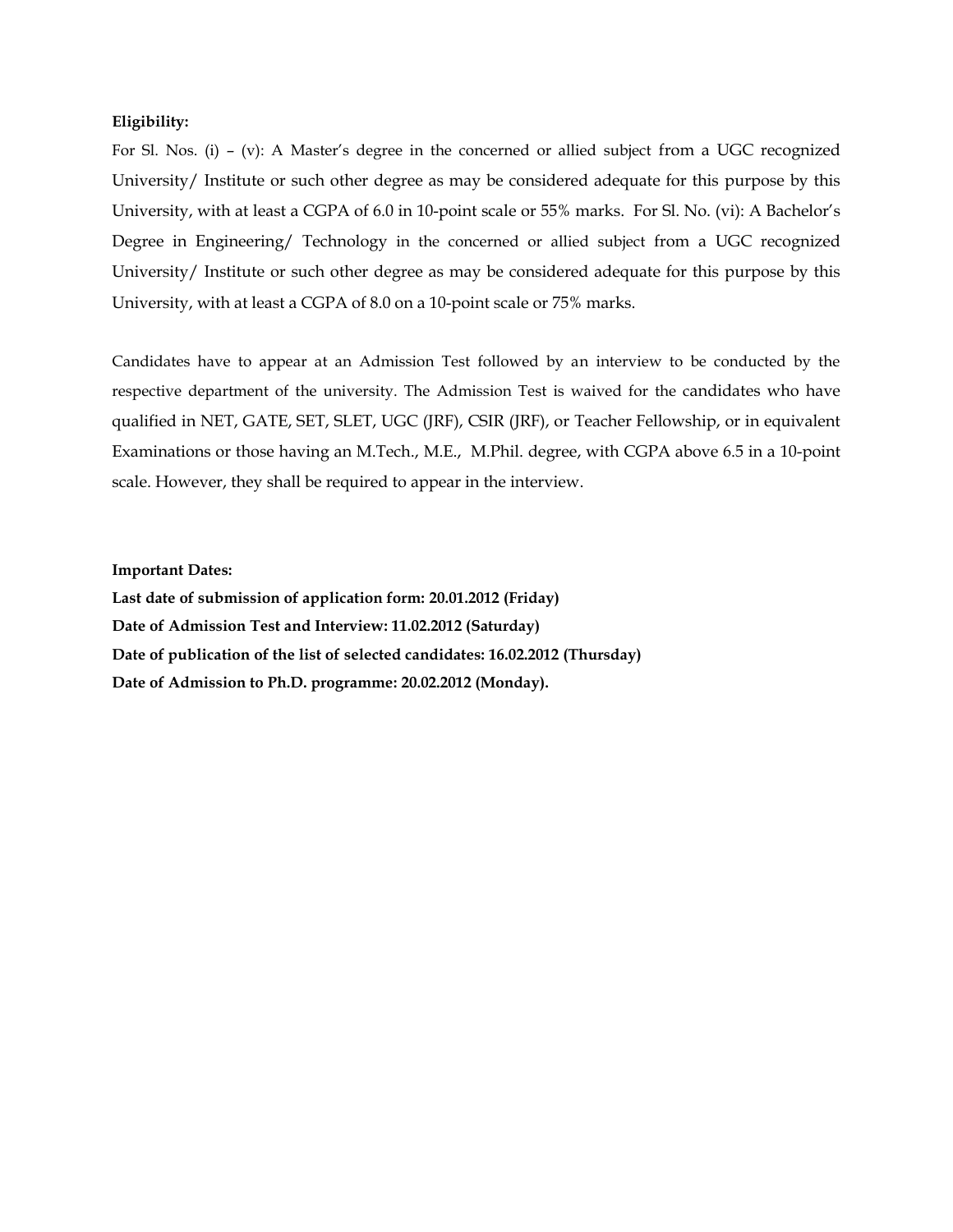

# ALIAH UNIVERSITY 21, Haji Md. Mahsin Square, Kolkata – 700 016 Salt Lake Office – DN 47, Sector – V, Salt Lake City, Kolkata – 700 091 [www.aliah.ac.in](http://www.aliah.ac.in/)

## **Application Form for Admission to the Ph.D. Programme**

To The Registrar, Aliah University, DN 47, Sector – V, Salt Lake City, Kolkata – 700 091 (WB)

Sir,

I wish to take admission in the Ph.D. programme in …………………….(subject in block letters) in the (Spring/ Autumn) semester of the session ………………... The requisite particulars are given below in the prescribed proforma.

- 1. Name (in block letters):
- 2. Father's Name :
- 3. Mother's Name:
- 4. Date of Birth:
- 5. Marital Status :
- 6. Nationality :
- 7. Category: General/ OBC/ PH
- 8. Permanent Address:

Recent passport size photograph